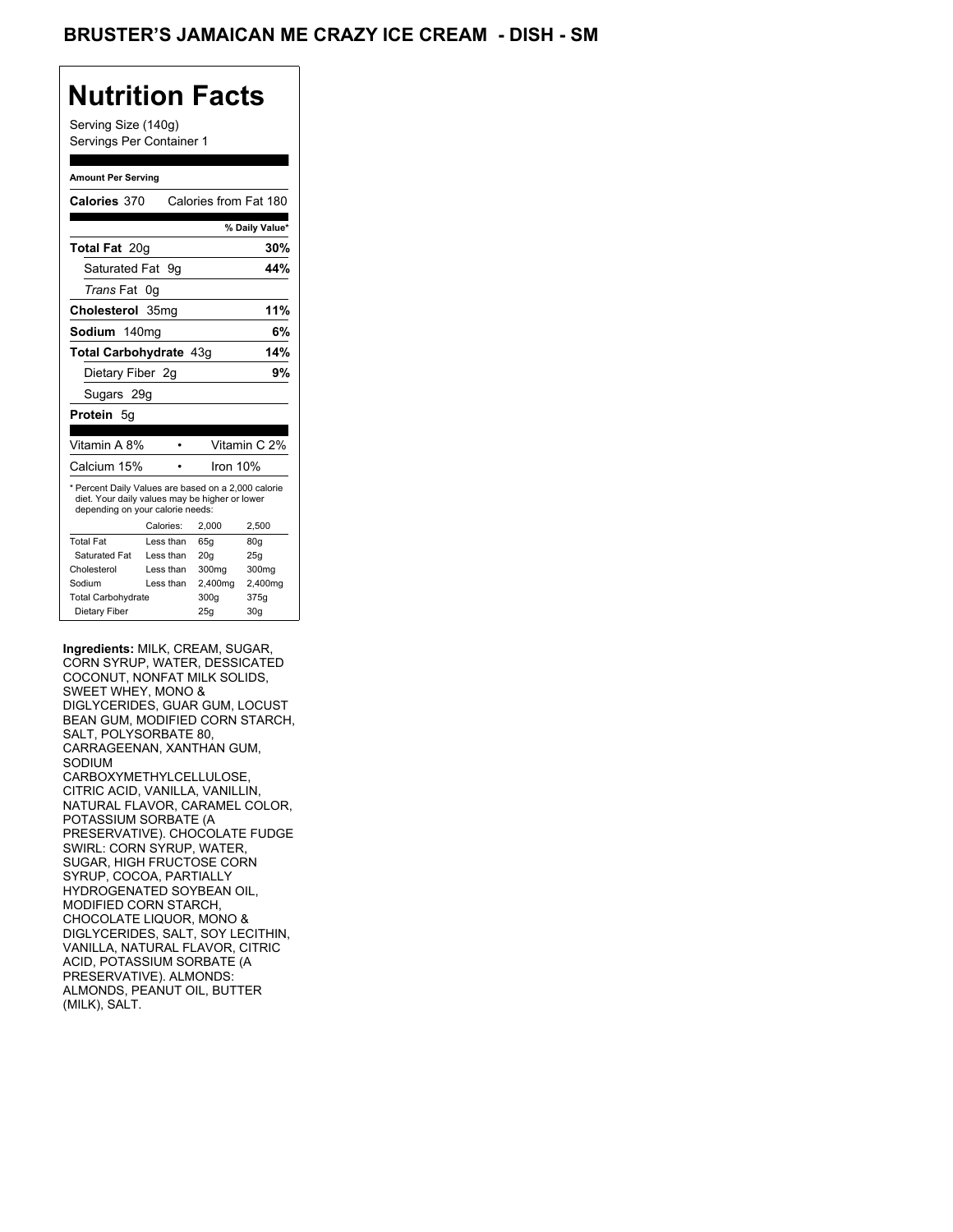### BRUSTER'S JAMAICAN ME CRAZY ICE CREAM - DISH - REG

# Nutrition Facts

Serving Size (210g) Servings Per Container 1

#### Amount Per Serving

| Calories 560                                                                                                                              |           |          | Calories from Fat 260 |
|-------------------------------------------------------------------------------------------------------------------------------------------|-----------|----------|-----------------------|
|                                                                                                                                           |           |          | % Daily Value*        |
| Total Fat 29g                                                                                                                             |           |          | 45%                   |
| Saturated Fat 13g                                                                                                                         |           |          | 67%                   |
| Trans Fat                                                                                                                                 | 0g        |          |                       |
| Cholesterol 50mg                                                                                                                          |           |          | 17%                   |
| Sodium 210mg                                                                                                                              |           |          | 9%                    |
| Total Carbohydrate 65g                                                                                                                    |           |          | 22%                   |
| Dietary Fiber 3g                                                                                                                          |           |          | 14%                   |
| Sugars 44g                                                                                                                                |           |          |                       |
| Protein<br>8q                                                                                                                             |           |          |                       |
|                                                                                                                                           |           |          |                       |
| Vitamin A 10%                                                                                                                             |           |          | Vitamin C 4%          |
| Calcium 20%                                                                                                                               |           | Iron 15% |                       |
| * Percent Daily Values are based on a 2,000 calorie<br>diet. Your daily values may be higher or lower<br>depending on your calorie needs: |           |          |                       |
|                                                                                                                                           | Calories: | 2.000    | 2,500                 |
| <b>Total Fat</b>                                                                                                                          | Less than | 65q      | 80g                   |
| Saturated Fat                                                                                                                             | Less than | 20q      | 25g                   |
| Cholesterol                                                                                                                               | Less than | 300mg    | 300mg                 |
| Sodium                                                                                                                                    | Less than | 2,400mg  | 2,400mg               |
| <b>Total Carbohydrate</b>                                                                                                                 |           | 300q     | 375g                  |
| Dietary Fiber                                                                                                                             |           | 25g      | 30 <sub>q</sub>       |

Ingredients: MILK, CREAM, SUGAR, CORN SYRUP, WATER, DESSICATED COCONUT, NONFAT MILK SOLIDS, SWEET WHEY, MONO & DIGLYCERIDES, GUAR GUM, LOCUST BEAN GUM, MODIFIED CORN STARCH, SALT, POLYSORBATE 80, CARRAGEENAN, XANTHAN GUM, SODIUM CARBOXYMETHYLCELLULOSE, CITRIC ACID, VANILLA, VANILLIN, NATURAL FLAVOR, CARAMEL COLOR, POTASSIUM SORBATE (A PRESERVATIVE). CHOCOLATE FUDGE SWIRL: CORN SYRUP, WATER, SUGAR, HIGH FRUCTOSE CORN SYRUP, COCOA, PARTIALLY HYDROGENATED SOYBEAN OIL, MODIFIED CORN STARCH, CHOCOLATE LIQUOR, MONO & DIGLYCERIDES, SALT, SOY LECITHIN, VANILLA, NATURAL FLAVOR, CITRIC ACID, POTASSIUM SORBATE (A PRESERVATIVE). ALMONDS: ALMONDS, PEANUT OIL, BUTTER (MILK), SALT.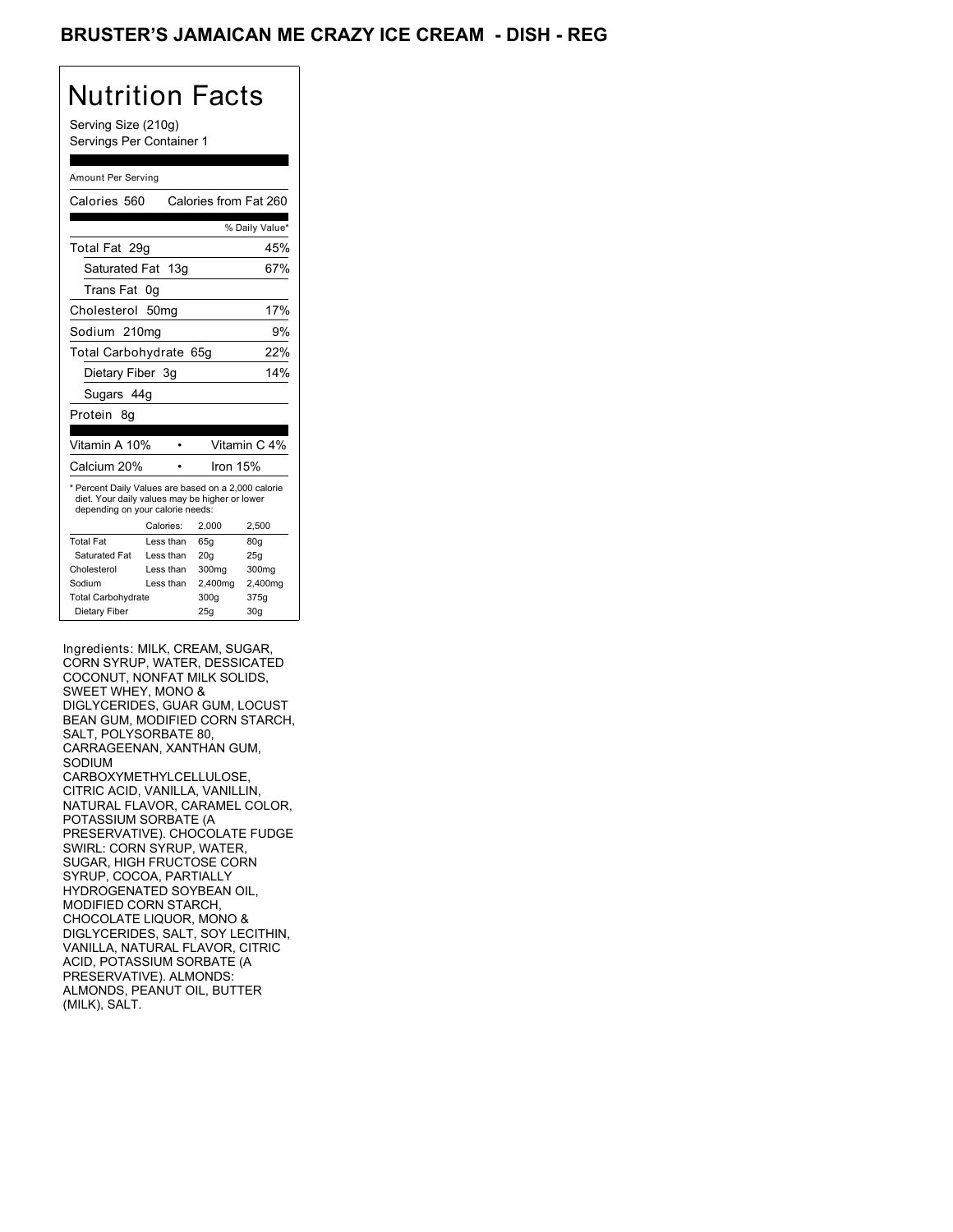### BRUSTER'S JAMAICAN ME CRAZY ICE CREAM - DISH - LG

# Nutrition Facts

Serving Size (280g) Servings Per Container 1

#### Amount Per Serving

| Calories 740                                                                                                                              |           | Calories from Fat 350 |                 |
|-------------------------------------------------------------------------------------------------------------------------------------------|-----------|-----------------------|-----------------|
|                                                                                                                                           |           |                       | % Daily Value*  |
| Total Fat 39q                                                                                                                             |           |                       | 60%             |
| Saturated Fat 18g                                                                                                                         |           |                       | 89%             |
| Trans Fat                                                                                                                                 | 0g        |                       |                 |
| Cholesterol 70mg                                                                                                                          |           |                       | 23%             |
| Sodium 280mg                                                                                                                              |           |                       | 12%             |
| Total Carbohydrate 87g                                                                                                                    |           |                       | 29%             |
| Dietary Fiber 5q                                                                                                                          |           |                       | 18%             |
| Sugars 58g                                                                                                                                |           |                       |                 |
| Protein 11g                                                                                                                               |           |                       |                 |
|                                                                                                                                           |           |                       |                 |
| Vitamin A 15%                                                                                                                             |           |                       | Vitamin C 4%    |
| Calcium 25%                                                                                                                               |           | Iron 20%              |                 |
| * Percent Daily Values are based on a 2,000 calorie<br>diet. Your daily values may be higher or lower<br>depending on your calorie needs: |           |                       |                 |
|                                                                                                                                           | Calories: | 2.000                 | 2,500           |
| <b>Total Fat</b>                                                                                                                          | Less than | 65q                   | 80q             |
| Saturated Fat                                                                                                                             | Less than | 20q                   | 25q             |
| Cholesterol                                                                                                                               | Less than | 300mg                 | 300mg           |
| Sodium                                                                                                                                    | Less than | 2,400mg               | 2,400mg         |
| <b>Total Carbohydrate</b>                                                                                                                 |           | 300q                  | 375g            |
| Dietary Fiber                                                                                                                             |           | 25q                   | 30 <sub>g</sub> |

Ingredients: MILK, CREAM, SUGAR, CORN SYRUP, WATER, DESSICATED COCONUT, NONFAT MILK SOLIDS, SWEET WHEY, MONO & DIGLYCERIDES, GUAR GUM, LOCUST BEAN GUM, MODIFIED CORN STARCH, SALT, POLYSORBATE 80, CARRAGEENAN, XANTHAN GUM, SODIUM CARBOXYMETHYLCELLULOSE, CITRIC ACID, VANILLA, VANILLIN, NATURAL FLAVOR, CARAMEL COLOR, POTASSIUM SORBATE (A PRESERVATIVE). CHOCOLATE FUDGE SWIRL: CORN SYRUP, WATER, SUGAR, HIGH FRUCTOSE CORN SYRUP, COCOA, PARTIALLY HYDROGENATED SOYBEAN OIL, MODIFIED CORN STARCH, CHOCOLATE LIQUOR, MONO & DIGLYCERIDES, SALT, SOY LECITHIN, VANILLA, NATURAL FLAVOR, CITRIC ACID, POTASSIUM SORBATE (A PRESERVATIVE). ALMONDS: ALMONDS, PEANUT OIL, BUTTER (MILK), SALT.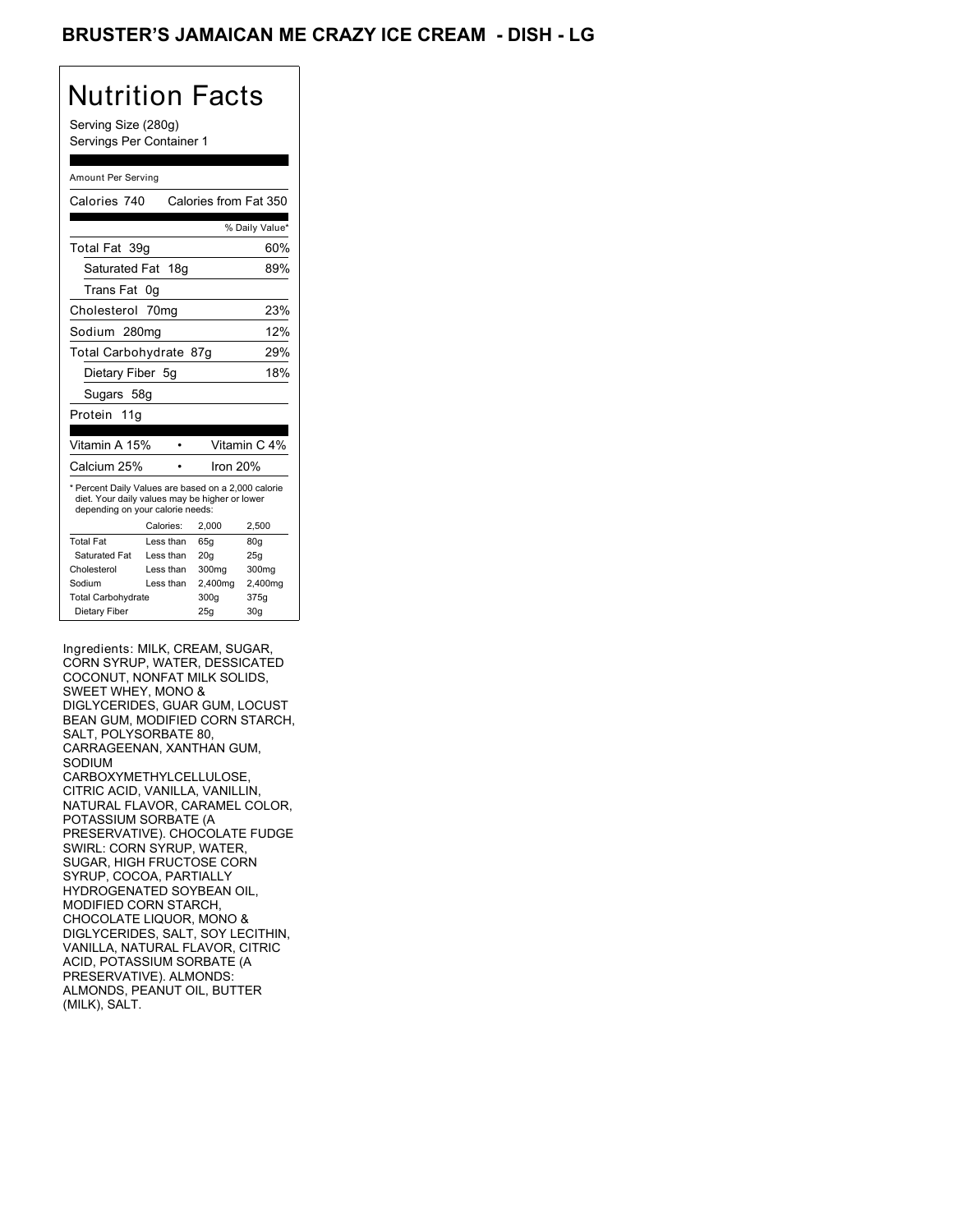Serving Size (153g) Servings Per Container 1

### Amount Per Serving

| Calories 420           | Calories from Fat 180                               |
|------------------------|-----------------------------------------------------|
|                        | % Daily Value*                                      |
| Total Fat 20g          | 30%                                                 |
| Saturated Fat 9q       | 44%                                                 |
| Trans Fat 0q           |                                                     |
| Cholesterol 35mg       | 11%                                                 |
| Sodium 160mg           | 7%                                                  |
| Total Carbohydrate 55g | 18%                                                 |
| Dietary Fiber 2g       | 9%                                                  |
| Sugars 32g             |                                                     |
| Protein 6q             |                                                     |
| Vitamin A 8%           | Vitamin C 2%                                        |
| Calcium 15%            | Iron 10%                                            |
| diet.                  | * Percent Daily Values are based on a 2,000 calorie |

Ingredients: MILK, CREAM, SUGAR, CORN SYRUP, WATER, DESSICATED COCONUT, NONFAT MILK SOLIDS, SWEET WHEY, MONO & DIGLYCERIDES, GUAR GUM, LOCUST BEAN GUM, MODIFIED CORN STARCH, SALT, POLYSORBATE 80, CARRAGEENAN, XANTHAN GUM, SODIUM CARBOXYMETHYLCELLULOSE, CITRIC ACID, VANILLA, VANILLIN, NATURAL FLAVOR, CARAMEL COLOR, POTASSIUM SORBATE (A PRESERVATIVE). CHOCOLATE FUDGE SWIRL: CORN SYRUP, WATER, SUGAR, HIGH FRUCTOSE CORN SYRUP, COCOA, PARTIALLY HYDROGENATED SOYBEAN OIL, MODIFIED CORN STARCH, CHOCOLATE LIQUOR, MONO & DIGLYCERIDES, SALT, SOY LECITHIN, VANILLA, NATURAL FLAVOR, CITRIC ACID, POTASSIUM SORBATE (A PRESERVATIVE). ALMONDS: ALMONDS, PEANUT OIL, BUTTER (MILK), SALT. SUGAR CONE: ENRICHED WHEAT FLOUR (ENRICHED WITH NIACIN, REDUCED IRON. THIAMIN MONONITRATE, RIBOFLAVIN, FOLIC ACID), TAPIOCA FLOUR, SUGAR, VEGETABLE SHORTENING (SOYBEAN AND/OR CANOLA OIL, MODIFIED PALM OIL, SOY LECITHIN, AND/OR PARTIALLY HYDROGENATED SOYBEAN OIL), OAT FIBER AND/OR VEGETABLE FIBER, SALT, CARAMEL COLOR, ARTIFICIAL FLAVOR, SOY LECITHIN.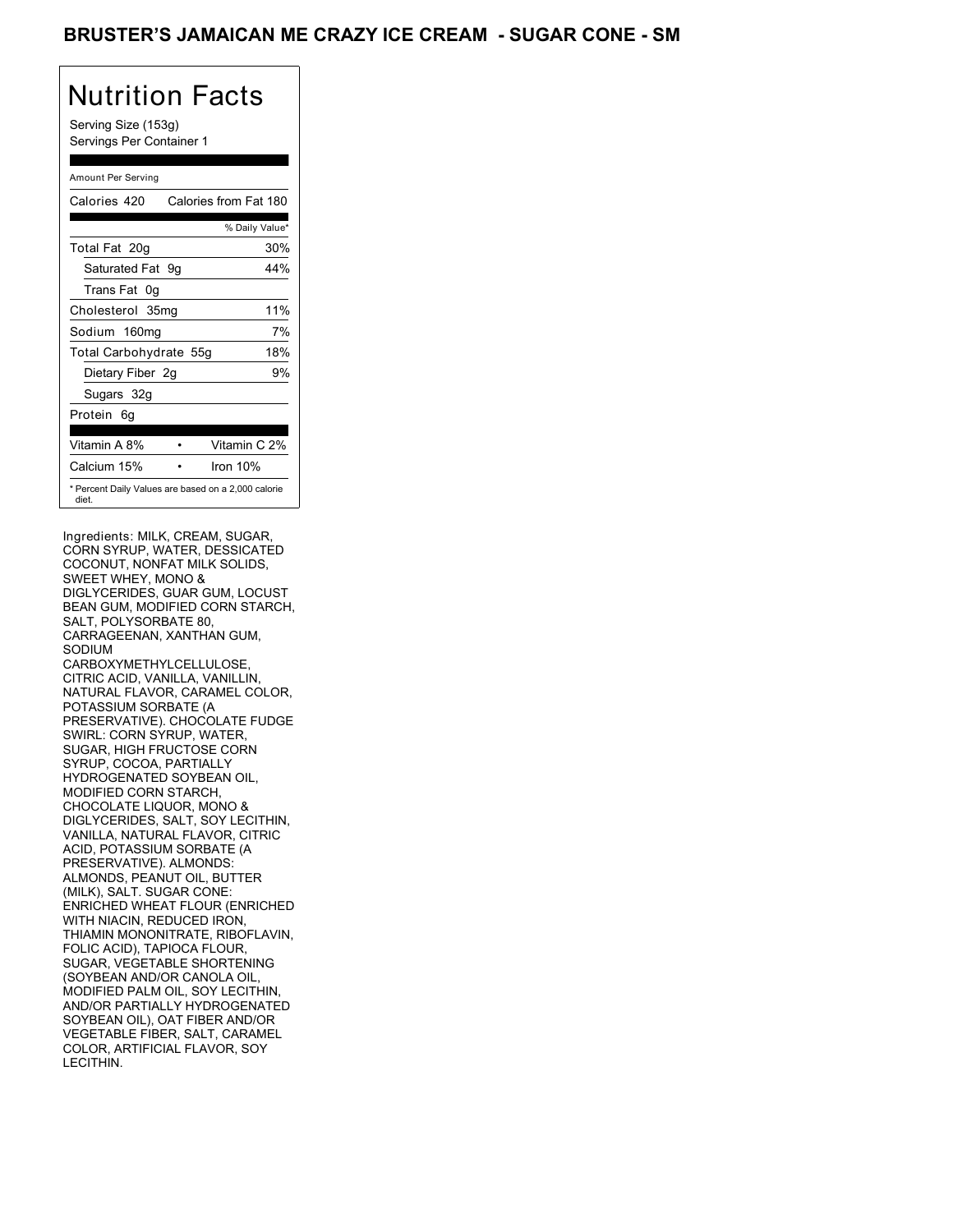Serving Size (223g) Servings Per Container 1

### Amount Per Serving

| Calories 610           | Calories from Fat 270                               |
|------------------------|-----------------------------------------------------|
|                        | % Daily Value*                                      |
| Total Fat 30g          | 45%                                                 |
| Saturated Fat 13g      | 67%                                                 |
| Trans Fat 0q           |                                                     |
| Cholesterol 50mg       | 17%                                                 |
| Sodium 230mg           | 10%                                                 |
| Total Carbohydrate 77g | 26%                                                 |
| Dietary Fiber 3g       | 14%                                                 |
| Sugars 47g             |                                                     |
| Protein 9q             |                                                     |
| Vitamin A 10%          | Vitamin C 4%                                        |
| Calcium 20%            | Iron $15%$                                          |
| diet.                  | * Percent Daily Values are based on a 2,000 calorie |

Ingredients: MILK, CREAM, SUGAR, CORN SYRUP, WATER, DESSICATED COCONUT, NONFAT MILK SOLIDS, SWEET WHEY, MONO & DIGLYCERIDES, GUAR GUM, LOCUST BEAN GUM, MODIFIED CORN STARCH, SALT, POLYSORBATE 80, CARRAGEENAN, XANTHAN GUM, SODIUM CARBOXYMETHYLCELLULOSE, CITRIC ACID, VANILLA, VANILLIN, NATURAL FLAVOR, CARAMEL COLOR, POTASSIUM SORBATE (A PRESERVATIVE). CHOCOLATE FUDGE SWIRL: CORN SYRUP, WATER, SUGAR, HIGH FRUCTOSE CORN SYRUP, COCOA, PARTIALLY HYDROGENATED SOYBEAN OIL, MODIFIED CORN STARCH, CHOCOLATE LIQUOR, MONO & DIGLYCERIDES, SALT, SOY LECITHIN, VANILLA, NATURAL FLAVOR, CITRIC ACID, POTASSIUM SORBATE (A PRESERVATIVE). ALMONDS: ALMONDS, PEANUT OIL, BUTTER (MILK), SALT. SUGAR CONE: ENRICHED WHEAT FLOUR (ENRICHED WITH NIACIN, REDUCED IRON. THIAMIN MONONITRATE, RIBOFLAVIN, FOLIC ACID), TAPIOCA FLOUR, SUGAR, VEGETABLE SHORTENING (SOYBEAN AND/OR CANOLA OIL, MODIFIED PALM OIL, SOY LECITHIN, AND/OR PARTIALLY HYDROGENATED SOYBEAN OIL), OAT FIBER AND/OR VEGETABLE FIBER, SALT, CARAMEL COLOR, ARTIFICIAL FLAVOR, SOY LECITHIN.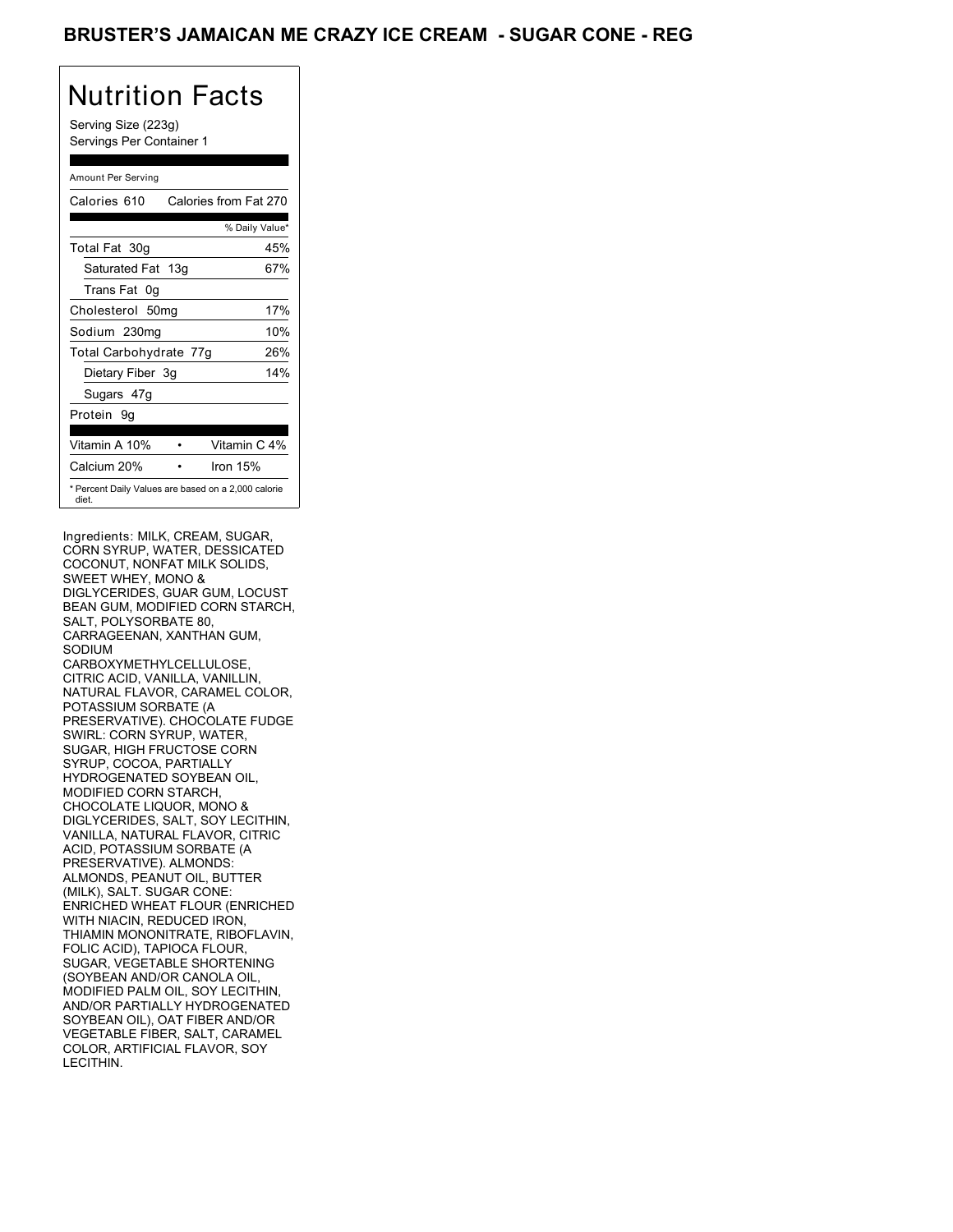Serving Size (293g) Servings Per Container 1

#### Amount Per Serving

| Calories 790                                                 | Calories from Fat 350 |
|--------------------------------------------------------------|-----------------------|
|                                                              | % Daily Value*        |
| Total Fat 39q                                                | 60%                   |
| Saturated Fat 18g                                            | 89%                   |
| Trans Fat 0q                                                 |                       |
| Cholesterol 70mg                                             | 23%                   |
| Sodium 300mg                                                 | 12%                   |
| Total Carbohydrate 99g                                       | 33%                   |
| Dietary Fiber 5g                                             | 18%                   |
| Sugars 61g                                                   |                       |
| Protein 11g                                                  |                       |
| Vitamin A 15%                                                | Vitamin C 4%          |
| Calcium 30%                                                  | Iron $20%$            |
| * Percent Daily Values are based on a 2,000 calorie<br>diet. |                       |

Ingredients: MILK, CREAM, SUGAR, CORN SYRUP, WATER, DESSICATED COCONUT, NONFAT MILK SOLIDS, SWEET WHEY, MONO & DIGLYCERIDES, GUAR GUM, LOCUST BEAN GUM, MODIFIED CORN STARCH, SALT, POLYSORBATE 80, CARRAGEENAN, XANTHAN GUM, SODIUM CARBOXYMETHYLCELLULOSE, CITRIC ACID, VANILLA, VANILLIN, NATURAL FLAVOR, CARAMEL COLOR, POTASSIUM SORBATE (A PRESERVATIVE). CHOCOLATE FUDGE SWIRL: CORN SYRUP, WATER, SUGAR, HIGH FRUCTOSE CORN SYRUP, COCOA, PARTIALLY HYDROGENATED SOYBEAN OIL, MODIFIED CORN STARCH, CHOCOLATE LIQUOR, MONO & DIGLYCERIDES, SALT, SOY LECITHIN, VANILLA, NATURAL FLAVOR, CITRIC ACID, POTASSIUM SORBATE (A PRESERVATIVE). ALMONDS: ALMONDS, PEANUT OIL, BUTTER (MILK), SALT. SUGAR CONE: ENRICHED WHEAT FLOUR (ENRICHED WITH NIACIN, REDUCED IRON. THIAMIN MONONITRATE, RIBOFLAVIN, FOLIC ACID), TAPIOCA FLOUR, SUGAR, VEGETABLE SHORTENING (SOYBEAN AND/OR CANOLA OIL, MODIFIED PALM OIL, SOY LECITHIN, AND/OR PARTIALLY HYDROGENATED SOYBEAN OIL), OAT FIBER AND/OR VEGETABLE FIBER, SALT, CARAMEL COLOR, ARTIFICIAL FLAVOR, SOY LECITHIN.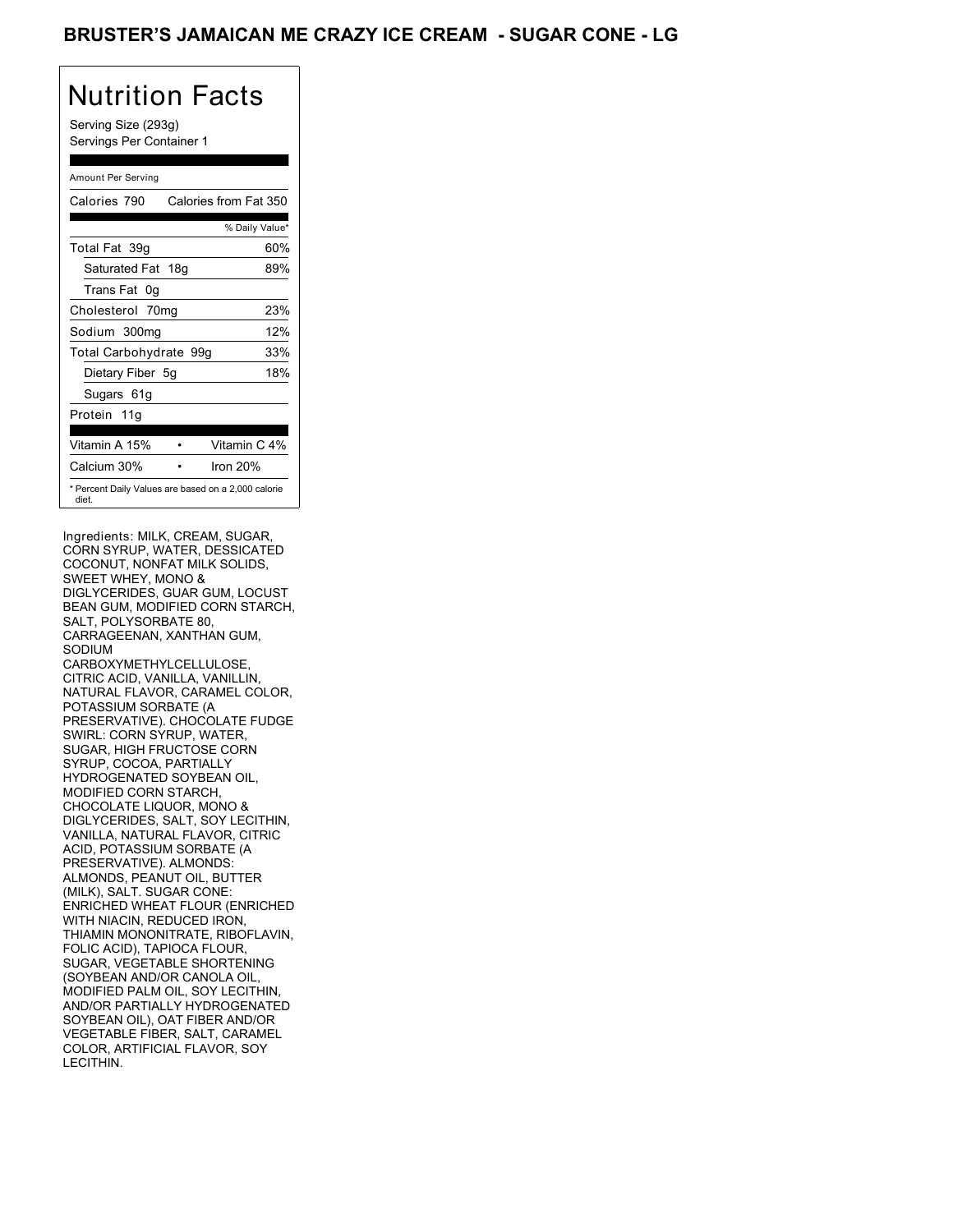Serving Size (146g) Servings Per Container 1

### Amount Per Serving

| Calories 390           | Calories from Fat 180                               |
|------------------------|-----------------------------------------------------|
|                        | % Daily Value*                                      |
| Total Fat 20g          | 30%                                                 |
| Saturated Fat 9g       | 44%                                                 |
| Trans Fat 0q           |                                                     |
| Cholesterol 35mg       | 11%                                                 |
| Sodium 150mg           | 6%                                                  |
| Total Carbohydrate 48g | 16%                                                 |
| Dietary Fiber 2g       | 9%                                                  |
| Sugars 29g             |                                                     |
| Protein 6q             |                                                     |
| Vitamin A 8%           | Vitamin C 2%                                        |
| Calcium 15%            | Iron 10%                                            |
| diet.                  | * Percent Daily Values are based on a 2,000 calorie |

Ingredients: MILK, CREAM, SUGAR, CORN SYRUP, WATER, DESSICATED COCONUT, NONFAT MILK SOLIDS, SWEET WHEY, MONO & DIGLYCERIDES, GUAR GUM, LOCUST BEAN GUM, MODIFIED CORN STARCH, SALT, POLYSORBATE 80, CARRAGEENAN, XANTHAN GUM, SODIUM CARBOXYMETHYLCELLULOSE, CITRIC ACID, VANILLA, VANILLIN, NATURAL FLAVOR, CARAMEL COLOR, POTASSIUM SORBATE (A PRESERVATIVE). CHOCOLATE FUDGE SWIRL: CORN SYRUP, WATER, SUGAR, HIGH FRUCTOSE CORN SYRUP, COCOA, PARTIALLY HYDROGENATED SOYBEAN OIL, MODIFIED CORN STARCH, CHOCOLATE LIQUOR, MONO & DIGLYCERIDES, SALT, SOY LECITHIN, VANILLA, NATURAL FLAVOR, CITRIC ACID, POTASSIUM SORBATE (A PRESERVATIVE). ALMONDS: ALMONDS, PEANUT OIL, BUTTER (MILK), SALT. CAKE CONE: ENRICHED WHEAT FLOUR (ENRICHED WITH NIACIN, REDUCED IRON, THIAMIN MONONITRATE, RIBOFLAVIN, FOLIC ACID), TAPIOCA FLOUR, SUGAR, VEGETABLE OIL SHORTENING (SOYBEAN AND/OR CANOLA OIL, MODIFIED PALM OIL, SOY LECITHIN, AND/OR PARTIALLY HYDROGENATED SOYBEAN OIL), LEAVENING (SODIUM BICARBONATE, AMMONIUM BICARBONATE), SALT, NATURAL FLAVOR, ANNATTO (VEGETABLE COLOR).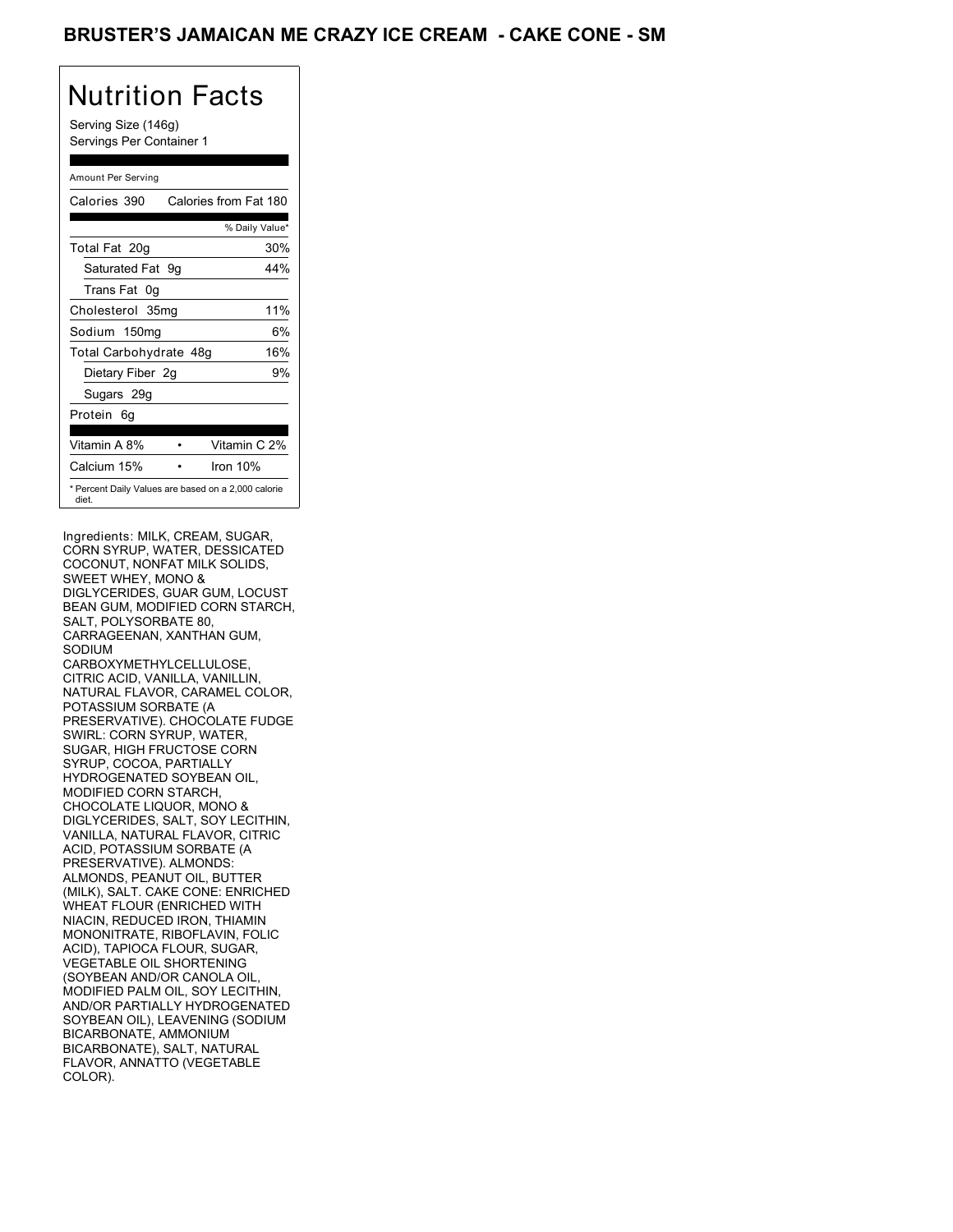Serving Size (216g) Servings Per Container 1

#### Amount Per Serving

| Calories 580           | Calories from Fat 260                               |
|------------------------|-----------------------------------------------------|
|                        | % Daily Value*                                      |
| Total Fat 29q          | 45%                                                 |
| Saturated Fat 13g      | 67%                                                 |
| Trans Fat 0q           |                                                     |
| Cholesterol 50mg       | 17%                                                 |
| Sodium 220mg           | 9%                                                  |
| Total Carbohydrate 70g | 23%                                                 |
| Dietary Fiber 3g       | 14%                                                 |
| Sugars 44g             |                                                     |
| Protein 9q             |                                                     |
| Vitamin A 10%          | Vitamin C 4%                                        |
| Calcium 20%            | Iron $15%$                                          |
| diet.                  | * Percent Daily Values are based on a 2,000 calorie |

Ingredients: MILK, CREAM, SUGAR, CORN SYRUP, WATER, DESSICATED COCONUT, NONFAT MILK SOLIDS, SWEET WHEY, MONO & DIGLYCERIDES, GUAR GUM, LOCUST BEAN GUM, MODIFIED CORN STARCH, SALT, POLYSORBATE 80, CARRAGEENAN, XANTHAN GUM, SODIUM CARBOXYMETHYLCELLULOSE, CITRIC ACID, VANILLA, VANILLIN, NATURAL FLAVOR, CARAMEL COLOR, POTASSIUM SORBATE (A PRESERVATIVE). CHOCOLATE FUDGE SWIRL: CORN SYRUP, WATER, SUGAR, HIGH FRUCTOSE CORN SYRUP, COCOA, PARTIALLY HYDROGENATED SOYBEAN OIL, MODIFIED CORN STARCH, CHOCOLATE LIQUOR, MONO & DIGLYCERIDES, SALT, SOY LECITHIN, VANILLA, NATURAL FLAVOR, CITRIC ACID, POTASSIUM SORBATE (A PRESERVATIVE). ALMONDS: ALMONDS, PEANUT OIL, BUTTER (MILK), SALT. CAKE CONE: ENRICHED WHEAT FLOUR (ENRICHED WITH NIACIN, REDUCED IRON, THIAMIN MONONITRATE, RIBOFLAVIN, FOLIC ACID), TAPIOCA FLOUR, SUGAR, VEGETABLE OIL SHORTENING (SOYBEAN AND/OR CANOLA OIL, MODIFIED PALM OIL, SOY LECITHIN, AND/OR PARTIALLY HYDROGENATED SOYBEAN OIL), LEAVENING (SODIUM BICARBONATE, AMMONIUM BICARBONATE), SALT, NATURAL FLAVOR, ANNATTO (VEGETABLE COLOR).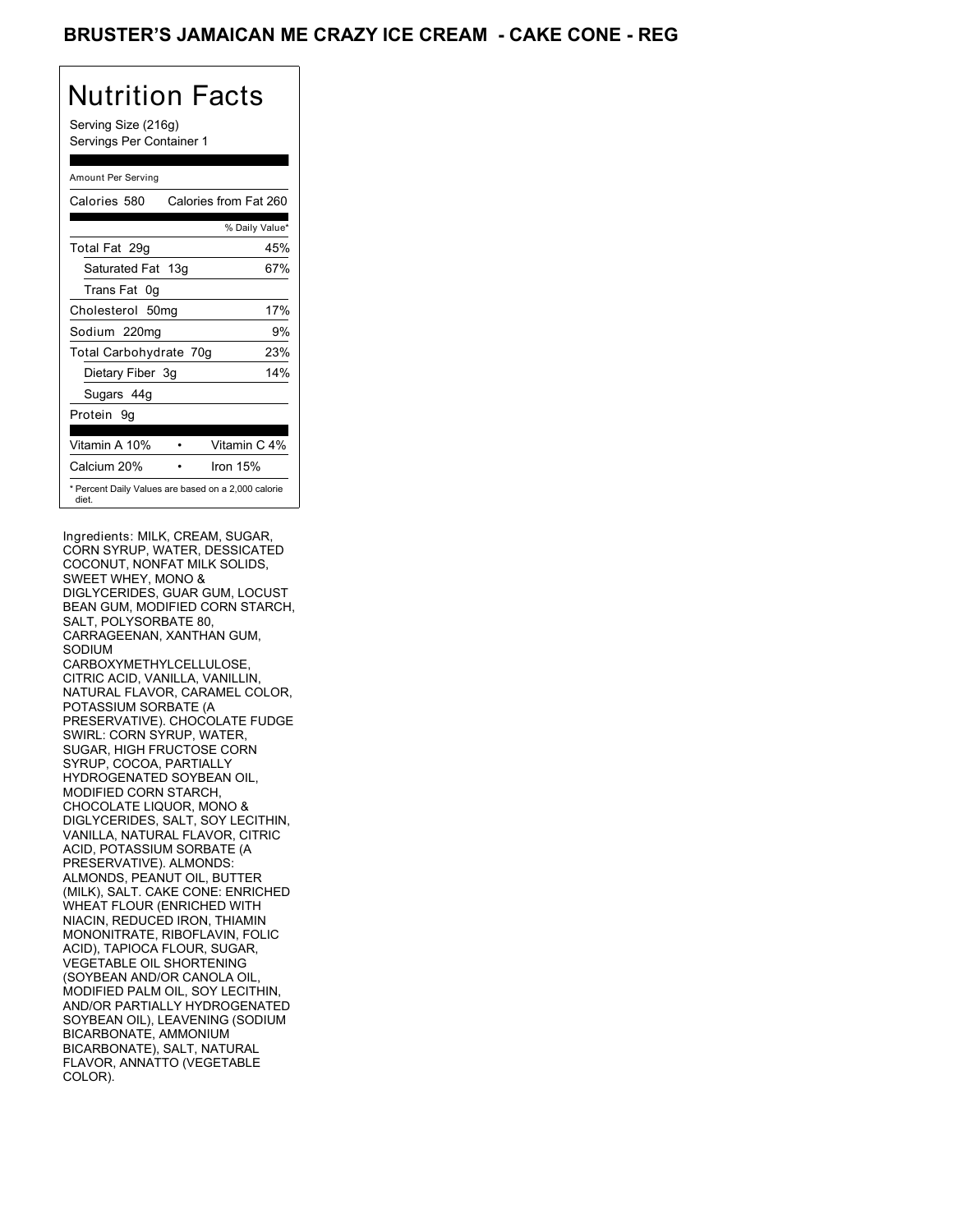Serving Size (286g) Servings Per Container 1

#### Amount Per Serving

| Calories 760           | Calories from Fat 350                               |
|------------------------|-----------------------------------------------------|
|                        | % Daily Value*                                      |
| Total Fat 39q          | 60%                                                 |
| Saturated Fat 18g      | 89%                                                 |
| Trans Fat 0q           |                                                     |
| Cholesterol 70mg       | 23%                                                 |
| Sodium 290mg           | 12%                                                 |
| Total Carbohydrate 92g | 31%                                                 |
| Dietary Fiber 5g       | 18%                                                 |
| Sugars 58g             |                                                     |
| Protein 11g            |                                                     |
|                        |                                                     |
| Vitamin A 15%          | Vitamin C 4%                                        |
| Calcium 25%            | Iron $20%$                                          |
| diet.                  | * Percent Daily Values are based on a 2,000 calorie |

Ingredients: MILK, CREAM, SUGAR, CORN SYRUP, WATER, DESSICATED COCONUT, NONFAT MILK SOLIDS, SWEET WHEY, MONO & DIGLYCERIDES, GUAR GUM, LOCUST BEAN GUM, MODIFIED CORN STARCH, SALT, POLYSORBATE 80, CARRAGEENAN, XANTHAN GUM, SODIUM CARBOXYMETHYLCELLULOSE, CITRIC ACID, VANILLA, VANILLIN, NATURAL FLAVOR, CARAMEL COLOR, POTASSIUM SORBATE (A PRESERVATIVE). CHOCOLATE FUDGE SWIRL: CORN SYRUP, WATER, SUGAR, HIGH FRUCTOSE CORN SYRUP, COCOA, PARTIALLY HYDROGENATED SOYBEAN OIL, MODIFIED CORN STARCH, CHOCOLATE LIQUOR, MONO & DIGLYCERIDES, SALT, SOY LECITHIN, VANILLA, NATURAL FLAVOR, CITRIC ACID, POTASSIUM SORBATE (A PRESERVATIVE). ALMONDS: ALMONDS, PEANUT OIL, BUTTER (MILK), SALT. CAKE CONE: ENRICHED WHEAT FLOUR (ENRICHED WITH NIACIN, REDUCED IRON, THIAMIN MONONITRATE, RIBOFLAVIN, FOLIC ACID), TAPIOCA FLOUR, SUGAR, VEGETABLE OIL SHORTENING (SOYBEAN AND/OR CANOLA OIL, MODIFIED PALM OIL, SOY LECITHIN, AND/OR PARTIALLY HYDROGENATED SOYBEAN OIL), LEAVENING (SODIUM BICARBONATE, AMMONIUM BICARBONATE), SALT, NATURAL FLAVOR, ANNATTO (VEGETABLE COLOR).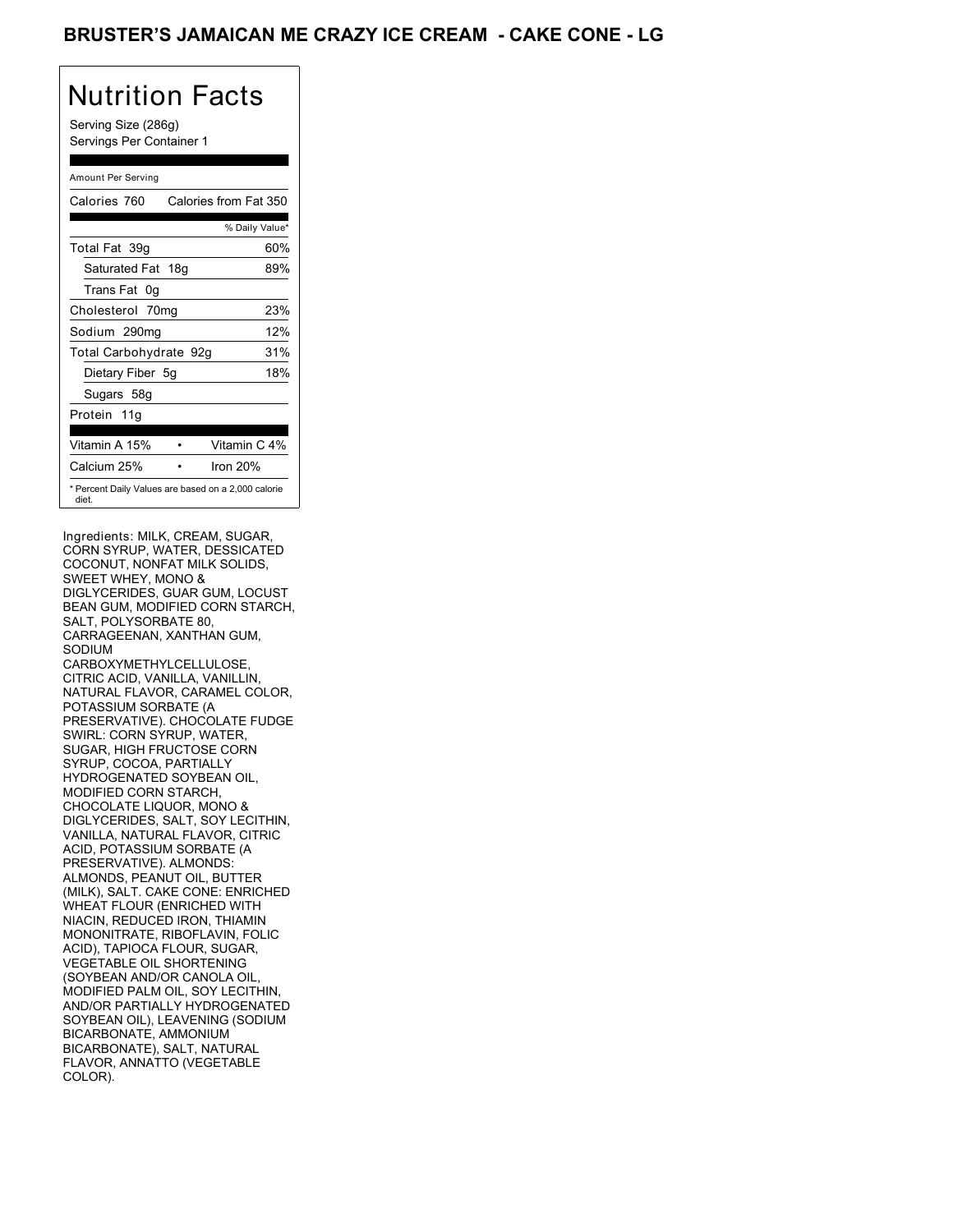Serving Size (170g) Servings Per Container 1

### Amount Per Serving

| Calories 500                                                 | Calories from Fat 200 |
|--------------------------------------------------------------|-----------------------|
|                                                              | % Daily Value*        |
| Total Fat 23g                                                | 35%                   |
| Saturated Fat 10g                                            | 48%                   |
| Trans Fat 0q                                                 |                       |
| Cholesterol 40mg                                             | 14%                   |
| Sodium 140mg                                                 | 6%                    |
| Total Carbohydrate 66g                                       | 22%                   |
| Dietary Fiber 2g                                             | 9%                    |
| Sugars 39g                                                   |                       |
| Protein 7q                                                   |                       |
| Vitamin A 8%                                                 | Vitamin C 2%          |
| Calcium 15%                                                  | Iron 15%              |
| * Percent Daily Values are based on a 2,000 calorie<br>diet. |                       |

Ingredients: MILK, CREAM, SUGAR, CORN SYRUP, WATER, DESSICATED COCONUT, NONFAT MILK SOLIDS, SWEET WHEY, MONO & DIGLYCERIDES, GUAR GUM, LOCUST BEAN GUM, MODIFIED CORN STARCH, SALT, POLYSORBATE 80, CARRAGEENAN, XANTHAN GUM, SODIUM CARBOXYMETHYLCELLULOSE, CITRIC ACID, VANILLA, VANILLIN, NATURAL FLAVOR, CARAMEL COLOR, POTASSIUM SORBATE (A PRESERVATIVE). CHOCOLATE FUDGE SWIRL: CORN SYRUP, WATER, SUGAR, HIGH FRUCTOSE CORN SYRUP, COCOA, PARTIALLY HYDROGENATED SOYBEAN OIL, MODIFIED CORN STARCH, CHOCOLATE LIQUOR, MONO & DIGLYCERIDES, SALT, SOY LECITHIN, VANILLA, NATURAL FLAVOR, CITRIC ACID, POTASSIUM SORBATE (A PRESERVATIVE). ALMONDS: ALMONDS, PEANUT OIL, BUTTER (MILK), SALT. WAFFLE CONE: ENRICHED BLEACHED WHEAT FLOUR (ENRICHED WITH NIACIN, REDUCED IRON, THIAMIN MONONITRATE, RIBOFLAVIN, FOLIC ACID), SUGAR, VEGETABLE SHORTENING (PARTIALLY HYDROGENATED SOYBEAN AND COTTONSEED OILS), WHOLE EGG, ARTIFICIAL FLAVOR (INCLUDING MALTODEXTRIN, MODIFIED CORNSTARCH, BUTTER, BUTTERMILK), DEXTROSE, SOY LECITHIN, ARTIFICIAL VANILLA FLAVOR.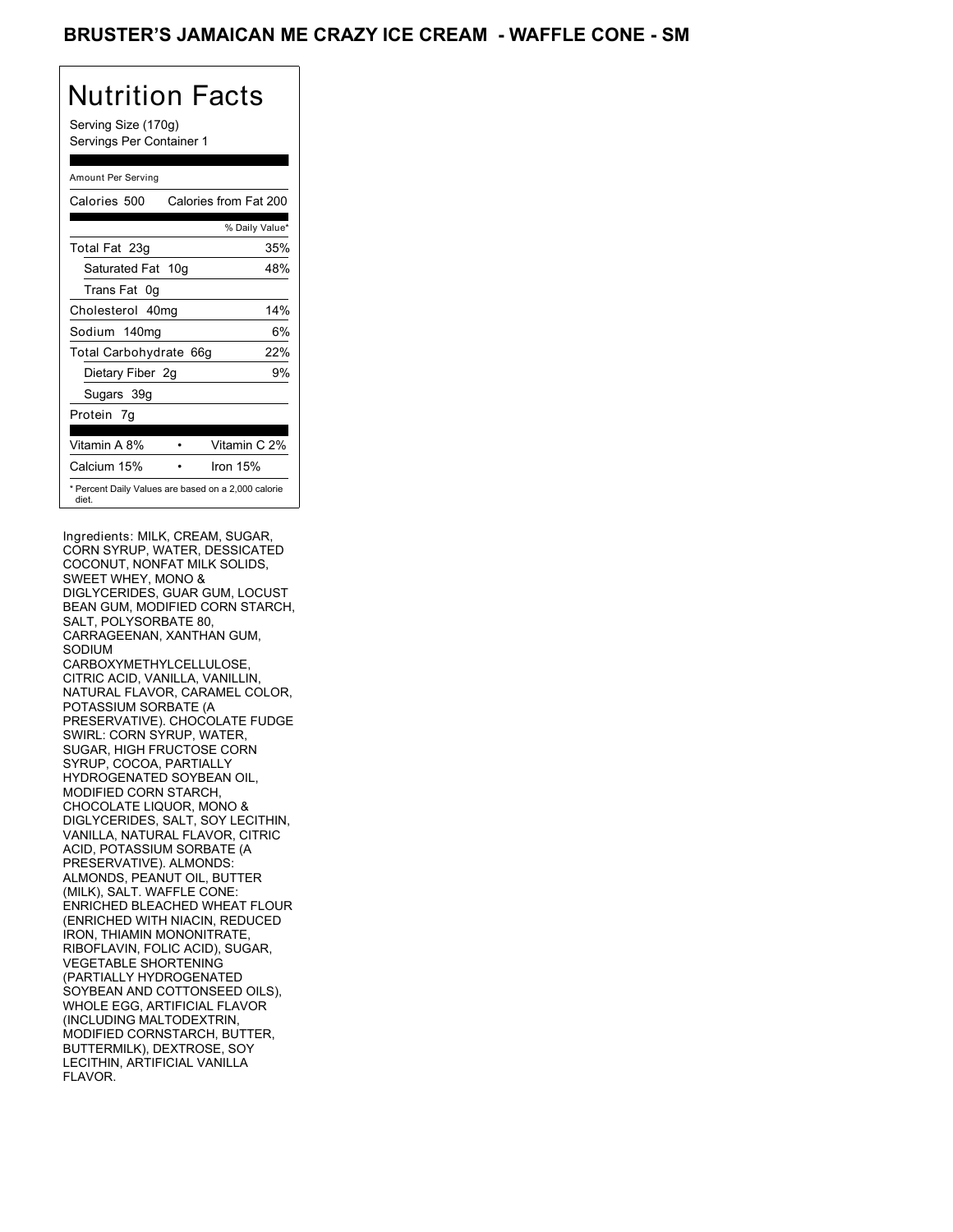Serving Size (240g) Servings Per Container 1

#### Amount Per Serving

| Calories 680                                                 | Calories from Fat 290 |
|--------------------------------------------------------------|-----------------------|
|                                                              | % Daily Value*        |
| Total Fat 32g                                                | 50%                   |
| Saturated Fat 14g                                            | 71%                   |
| Trans Fat 0q                                                 |                       |
| Cholesterol 60mg                                             | 20%                   |
| Sodium 210mg                                                 | 9%                    |
| Total Carbohydrate 88g                                       | 29%                   |
| Dietary Fiber 3g                                             | 14%                   |
| Sugars 54g                                                   |                       |
| Protein 10g                                                  |                       |
| Vitamin A 10%                                                | Vitamin C 4%          |
| Calcium 20%                                                  | Iron 15%              |
| * Percent Daily Values are based on a 2,000 calorie<br>diet. |                       |

Ingredients: MILK, CREAM, SUGAR, CORN SYRUP, WATER, DESSICATED COCONUT, NONFAT MILK SOLIDS, SWEET WHEY, MONO & DIGLYCERIDES, GUAR GUM, LOCUST BEAN GUM, MODIFIED CORN STARCH, SALT, POLYSORBATE 80, CARRAGEENAN, XANTHAN GUM, SODIUM CARBOXYMETHYLCELLULOSE, CITRIC ACID, VANILLA, VANILLIN, NATURAL FLAVOR, CARAMEL COLOR, POTASSIUM SORBATE (A PRESERVATIVE). CHOCOLATE FUDGE SWIRL: CORN SYRUP, WATER, SUGAR, HIGH FRUCTOSE CORN SYRUP, COCOA, PARTIALLY HYDROGENATED SOYBEAN OIL, MODIFIED CORN STARCH, CHOCOLATE LIQUOR, MONO & DIGLYCERIDES, SALT, SOY LECITHIN, VANILLA, NATURAL FLAVOR, CITRIC ACID, POTASSIUM SORBATE (A PRESERVATIVE). ALMONDS: ALMONDS, PEANUT OIL, BUTTER (MILK), SALT. WAFFLE CONE: ENRICHED BLEACHED WHEAT FLOUR (ENRICHED WITH NIACIN, REDUCED IRON, THIAMIN MONONITRATE, RIBOFLAVIN, FOLIC ACID), SUGAR, VEGETABLE SHORTENING (PARTIALLY HYDROGENATED SOYBEAN AND COTTONSEED OILS), WHOLE EGG, ARTIFICIAL FLAVOR (INCLUDING MALTODEXTRIN, MODIFIED CORNSTARCH, BUTTER, BUTTERMILK), DEXTROSE, SOY LECITHIN, ARTIFICIAL VANILLA FLAVOR.